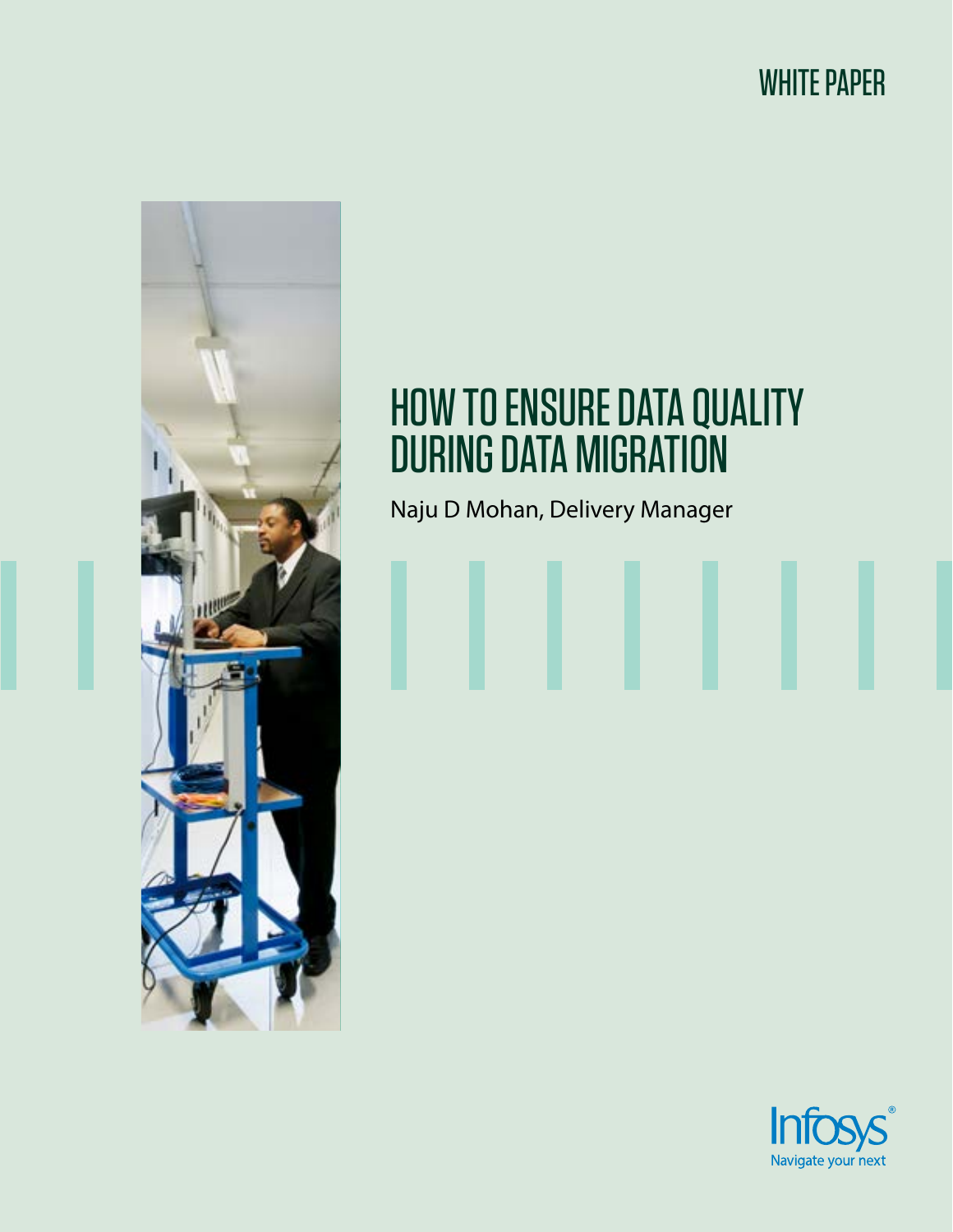# Introduction

In today's business world, change is the only constant and changes make their appearances in various forms, some of which are:

- **• Mergers and acquisitions**
- **• New compliance requirements**
- **• New Package implementations**
- **Migration to new technologies such as the cloud**
- **• Big data programs**

Being data driven, the business has to upgrade and keep its intelligence upto-date to realize the benefits of these changes. So in short, all these changes result in data migrations.



# Who is the Primary Owner?

Most of the time, it is assumed that data migration is an IT problem 2. All the visible changes and the actions lie with the IT team, so the business moves on, putting the entire burden of data migration management on the IT team.

Mergers and acquisitions and compliance requirements clearly stand out as having its origin with the business team. So does the decision to implement a CRM, loyalty or HR package with its beginning at the business department. The need to optimize operating costs and make intelligent decisions and act in real-time, leads the business to migrate to cloud and embark on big data programs. But the onus of the migration management, often, lies with the IT team.

It must be clearly understood that any data migration without the business leading the program has a high rate of failure. Business has to not just care about data migration but command it.

# Why Such a High Failure Rate for Data Migration Programs?

According to Gartner, 83% of the data migration programs fail to meet expectations, running over time and budget1.

Some key reasons for this are:

## **1. Poor Understanding About Data Migration Complexity**

- The focus on data migration is lost in the excitement of the new package implementation, migration to cloud or big data initiatives
- Most often, it is assumed that data fits one-one into the new system
- The whole attention is on the implementation of the new business processes with less or almost no focus on data migration
- **2. Lack of Proper Attention to Data**
- Lack of data governance and proper tools for data migration can impact the quality of data loaded into the new system
- Mergers and acquisitions can introduce new data sources and diverse data formats
- Huge volumes of data may force us to overlook whether the data is still relevant for the business
- **3. Late Identification of Risks**
- Poor data quality of the source systems and lack of documentation or inaccurate data models would be identified late in the migration cycle
- Lack of clarity on the job flows and data integrity relationship across source systems would cause data load failures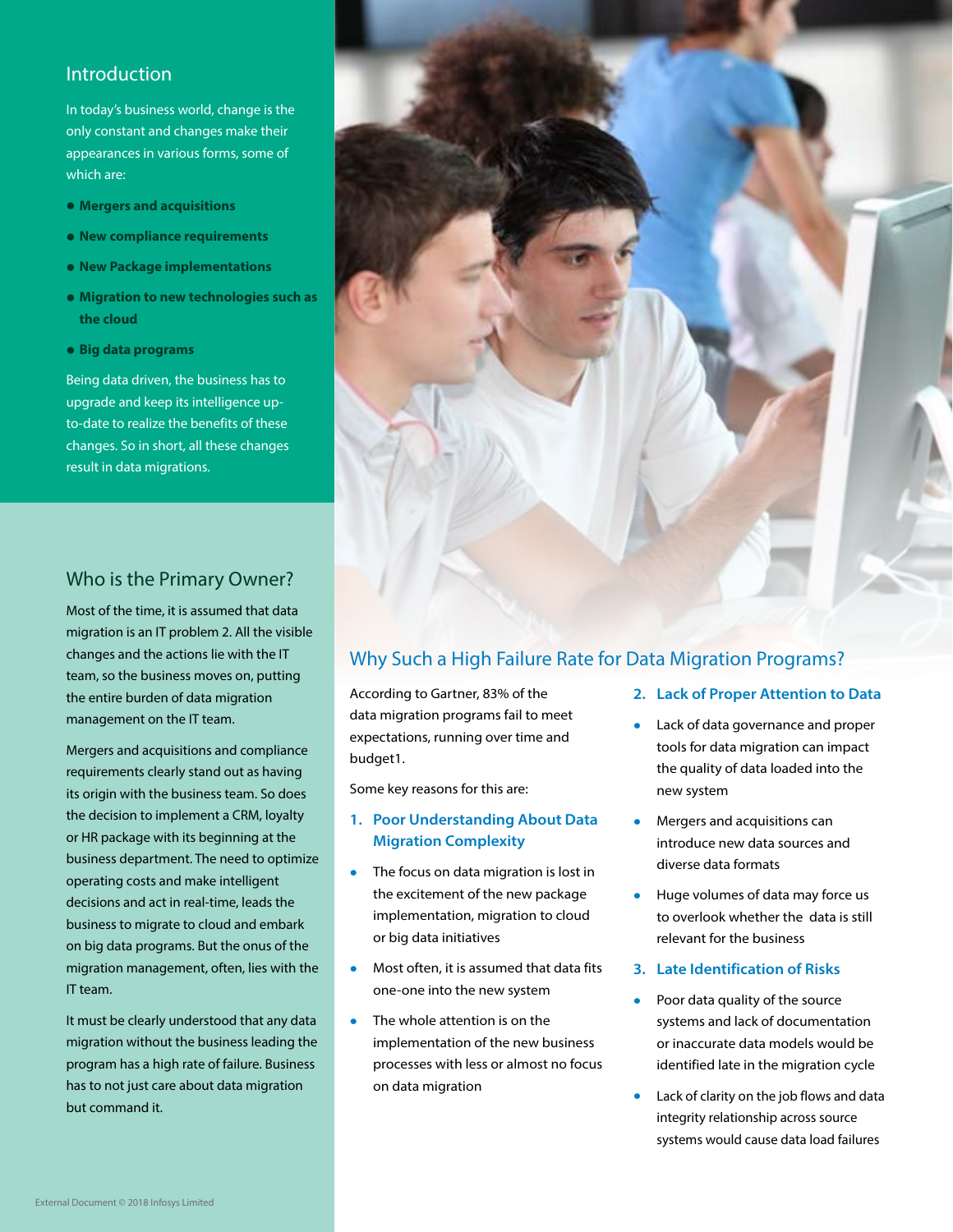# Is There a Right Validation Strategy for Data Migration?

An innovative data migration test strategy is critical to the success of the change initiatives undertaken by the business. The test strategy should be prepared in close collaboration with the business team as they are a vital stakeholder, who initiated the change resulting in data migration. The two principal components which should be considered as part of the test strategy are:



#### **1. Risk-Based Testing**

 The data volumes involved in data migration projects emphasize the need for risk-based testing to provide optimum test coverage with the least risk of failure. Master test strategy can be created by ensuring proactive analysis with business and thirdparties. Tables can be prioritized and bucketed based on the business criticality and sensitivity of data. Composite key agreed with the business can be used to select sample rows for validation in tables with billions of rows.

### **2. Data Compliance Testing**

It is very important that the quality assurance (QA) team is aware of the business requirements that necessitated data migration, because the change would have been to meet new government regulations or compliance requirements. The test strategy must have a separate section to validate the data for meeting all compliance regulations and standards such as Basel II, Sarbanes-Oxley (SOX), etc.

# A Test Approach Giving Proper Attention to Data

Data migration, as mentioned earlier, is often a by-product of a major initiative undertaken by the company. So in a majority of scenarios, there would be an existing application which was performing the same functionality. It is suitable to adopt a parallel testing approach which would save effort spent to understand the system functionality. The testing can be done in parallel with development in sprints, following an agile approach to avoid the risk of failure at the last moment.

#### **1. Metadata Validation**

 Data migration testing considers information that describes the location of each source such as the database name, filename, table name, field or column name, and the characteristics of each column, such as its length and type, etc. as part of metadata. Metadata validation must be done before the

actual data content is validated, which helps in early identification of defects which could be repeated across several rows of data.

#### **2. Data Reconcilliation**

 Use automated data comparison techniques and tools for column to column data comparison. There could be duplicate data in legacy systems and it has to be validated that this is merged and exists as a single entity in the migrated system. Sometimes the destination data stores do not support the data types from the source and hence the storage of data in such columns have to be validated for truncation and precision. There could be new fields in the destination data store and it has to be validated that these fields are filled with values as per the business rule for the entity.

## **Benefits**

A well thought-out data migration validation strategy helps to make the data migration highly predictable and paves the way for a first-time right release. Regular business involvement helps to maintain the testing focus on critical business requirements. A successful implementation of the shift-left approach in the migration test strategy helps identify defects early and save cost.